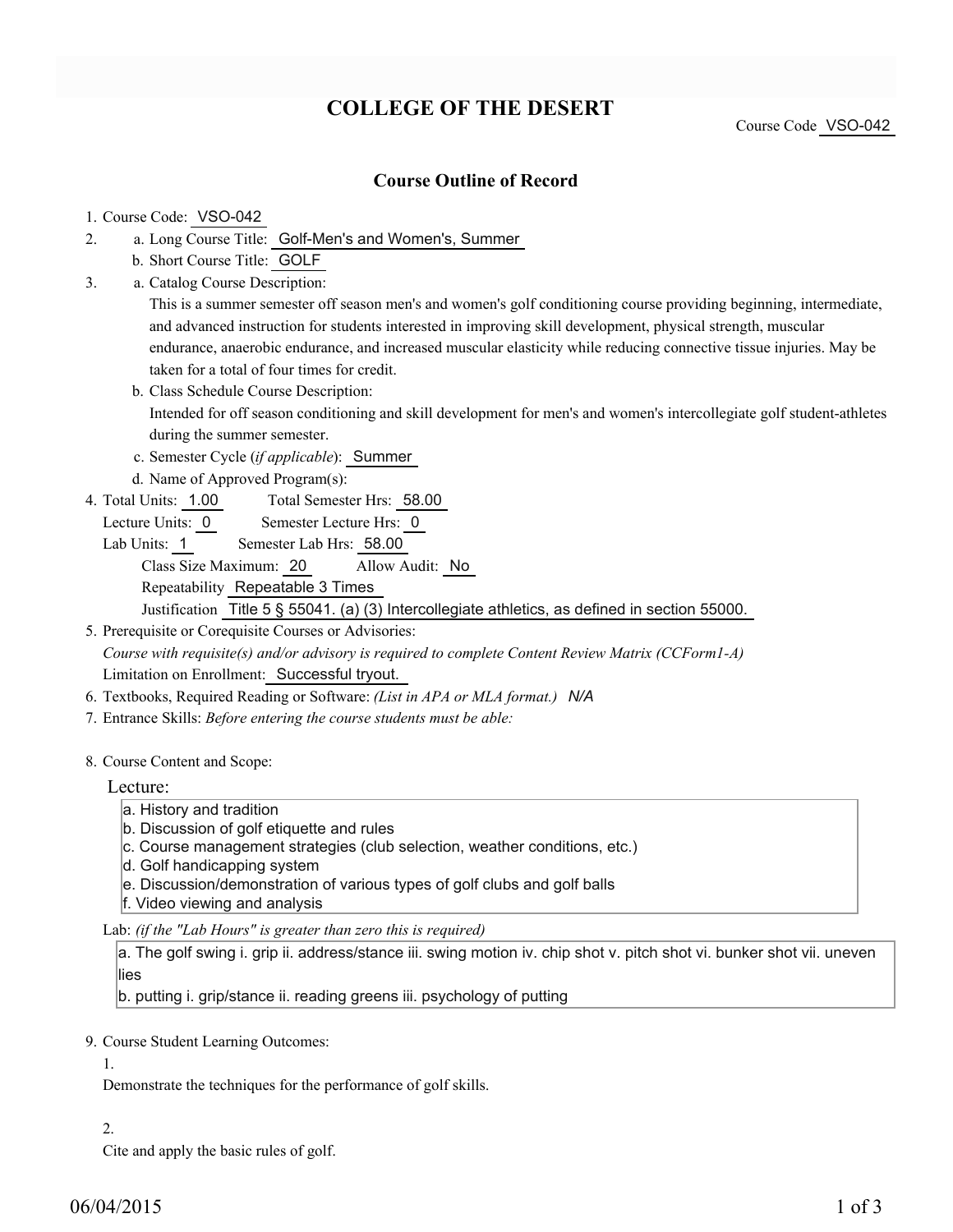10. Course Objectives: Upon completion of this course, students will be able to:

a. Recognize and demonstrate correct mechanical techniques for the performance of golfing skills: i. Full Swing ii. Partial Swings iii. Short Game iv. Putting v. Uneven Lies vi. Bunker Play

b. Apply the rules of the game.

c. Apply course management strategies.

d. Apply acceptable etiquette during game play.

e. Develop an appreciation for the game that will enhance their enjoyment.

f. Demonstrate an understanding of safety and injury prevention.

Methods of Instruction: *(Integration: Elements should validate parallel course outline elements)* 11.

a. Demonstration, Repetition/Practice

b. Discussion

c. Lecture

| 12. Assignments: (List samples of specific activities/assignments students are expected to complete both in and outside of class.) |  |  |  |  |  |
|------------------------------------------------------------------------------------------------------------------------------------|--|--|--|--|--|
| In Class Hours: 58.00                                                                                                              |  |  |  |  |  |

Outside Class Hours: 0

-

a. In-class Assignments

a. Skill practice

b. Attend golf tournaments

b. Out-of-class Assignments

13. Methods of Evaluating Student Progress: The student will demonstrate proficiency by:

- Field/physical activity observations
- Group activity participation/observation
- Student participation/contribution

14. Methods of Evaluating: Additional Assesment Information:

15. Need/Purpose/Rationale -- All courses must meet one or more CCC missions.

PO-GE C5 – Personal Growth and Development

Exhibit habits of intellectual exploration, personal responsibility, and well being.

IO - Personal and Professional Development Demonstrate an understanding of ethical issues to make sound judgments and decisions.

16. Comparable Transfer Course

| <b>University System</b>                                     | Campus             | <b>Course Number</b> | <b>Course Title</b> | <b>Catalog Year</b> |  |
|--------------------------------------------------------------|--------------------|----------------------|---------------------|---------------------|--|
| 17. Special Materials and/or Equipment Required of Students: |                    |                      |                     |                     |  |
| 18. Materials Fees:                                          | Required Material? |                      |                     |                     |  |
| <b>Material or Item</b>                                      |                    |                      | Cost Per Unit       | <b>Total Cost</b>   |  |